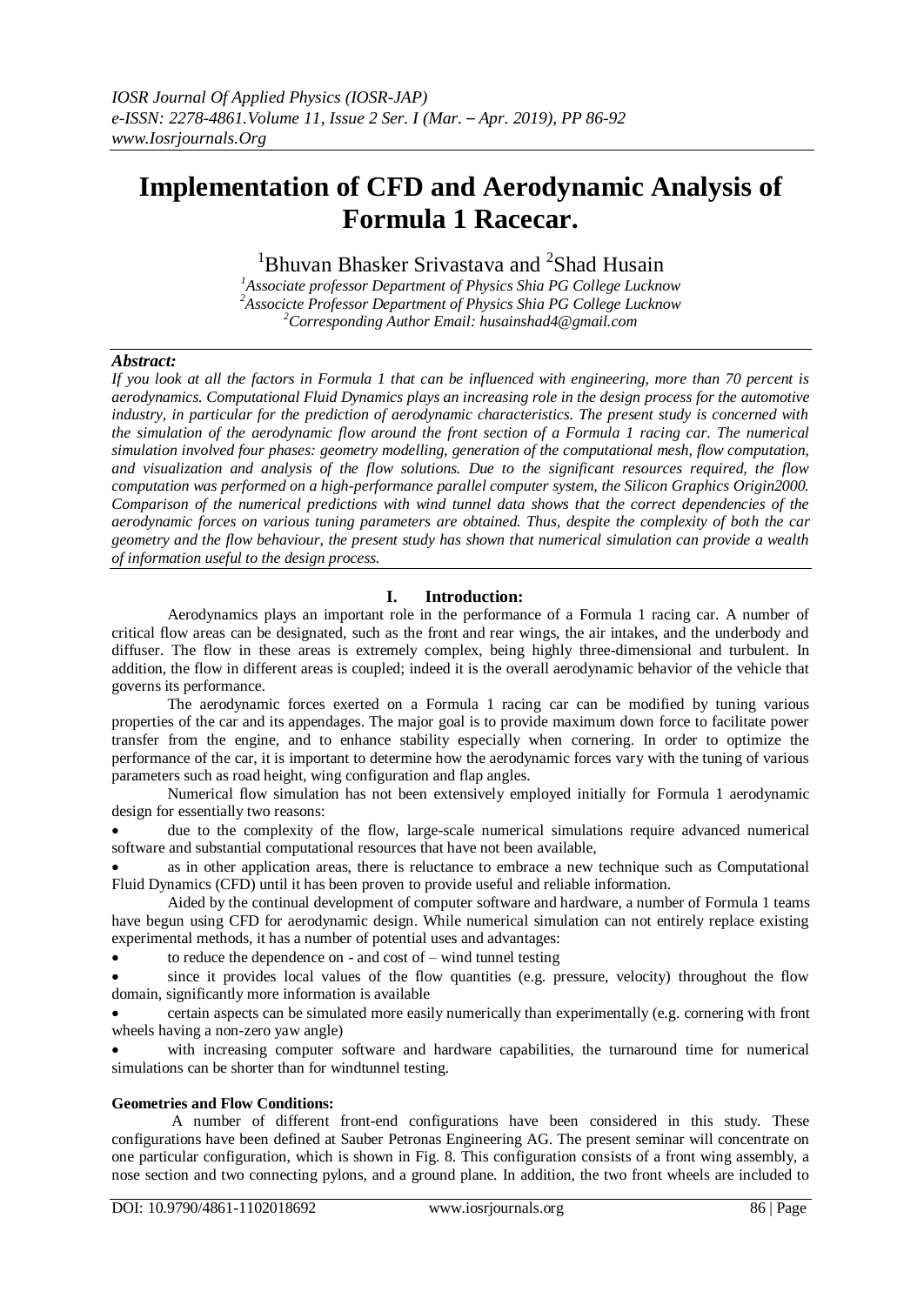account for flow blockage effects. To avoid large flow perturbation associated with an abrupt trailing edge, a reversed section is attached at the back of the nose section. The wing assembly consists of a main plane and, for this configuration, one flap. The wing is terminated laterally in side plates that have recessed sections near the trailing edge. The configuration is symmetric with respect to the central vertical plane  $(y=0)$ .

 To investigate the influence of ground effects, two different ride heights were considered. In addition, to study the flow blockage effect of the wheels, the influence of moving the wheels inboard and eliminating them completely was also investigated.

 Two different free stream conditions were considered, 35 m/s and 70 m/s. For all computations the flow was considered to be fully turbulent. No-slip boundary conditions were applied to the wing and nose sections, i.e. the velocity on these surfaces was set to zero. The velocity of the ground plane was set to the free stream velocity. On the surface of the wheels, the tangential velocity was set to the free stream velocity, to simulate the rotation of the wheels.

#### **Numerical Tools:**

#### **Software**

Numerical flow simulation consists of resolving the governing flow equations- the Navier-Stokes equations throughout the flow domain. Numerical simulation is comprised of four main phases:

- geometry modeling
- mesh generation
- flow computation
- solution analysis.

 For the present application, the flow is subsonic and can be considered to be incompressible. The geometry considered is sufficiently complex to profit from the increased flexibility of completely unstructured mesh techniques.With these considerations, the following softwares were employed for the numerical simulation:

- DDN (ICEM) CAD system for geometry importing and modification
- PCube (ICEM) for (triangular) surface mesh generation
- TGrid (Fluent) for (tetrahedral) volume mesh generation
- Fluent/UNS for flow computation
- Fluent/UNS for post-processing

All of the above software are incorporated into the commercial Fluent package, facilitating transfer of data between the different simulation phases. This software package represents the state of the art in numerical simulation, is widely used for industrial applications (including by other Formula 1 racing teams), and has been adopted by the Fluid Mechanics Laboratory (LMF) as its main commercial flow software.

#### **Hardware**

The geometry modeling and mesh generation phases could be performed on workstations (DDN, PCube and TGrid are installed on Silicon Graphics and Hewlett Packard workstations at the LMF), the flow computation and subsequent solution analysis were performed on a high-performance parallel computer system, a 32-processor Silicon Graphics Origin2000 installed at the EPFL. Due to availability limitations, only 6 processors of the Origin2000 were used for the flow computations in the present study, although use of a greater number of processors would have shortened turn-around time. It should be noted that while the flow computation phase required the major proportion of computer time, the mesh generation phase was substantially more engineer-time intensive.

# **Computational Aspects:**

## **Geometry Modelling:**

 The configurations employed in this study have been designed using the CATIA CAD system at Sauber Petronas Engineering AG, and correspond to models that have been tested in the windtunnel at SF-Emmen. The geometrical description of the configurations was supplied to the LMF in standard IGES format. Only slight modifications of these descriptions were found necessary for use in the numerical simulation procedure.

#### **Mesh Generation:**

Due to the strong interaction between the quality of the computational mesh and the accuracy of the resulting flow solution, a substantial effort was made in the mesh generation phase.

 The generation of suitable computational meshes was performed in two stages: triangulation of all surfaces, followed by the creation of a tetrahedral mesh in the volume bounded by these surfaces. The surface mesh creation is by far the most complex and time-consuming; while surface mesh generation using PCube is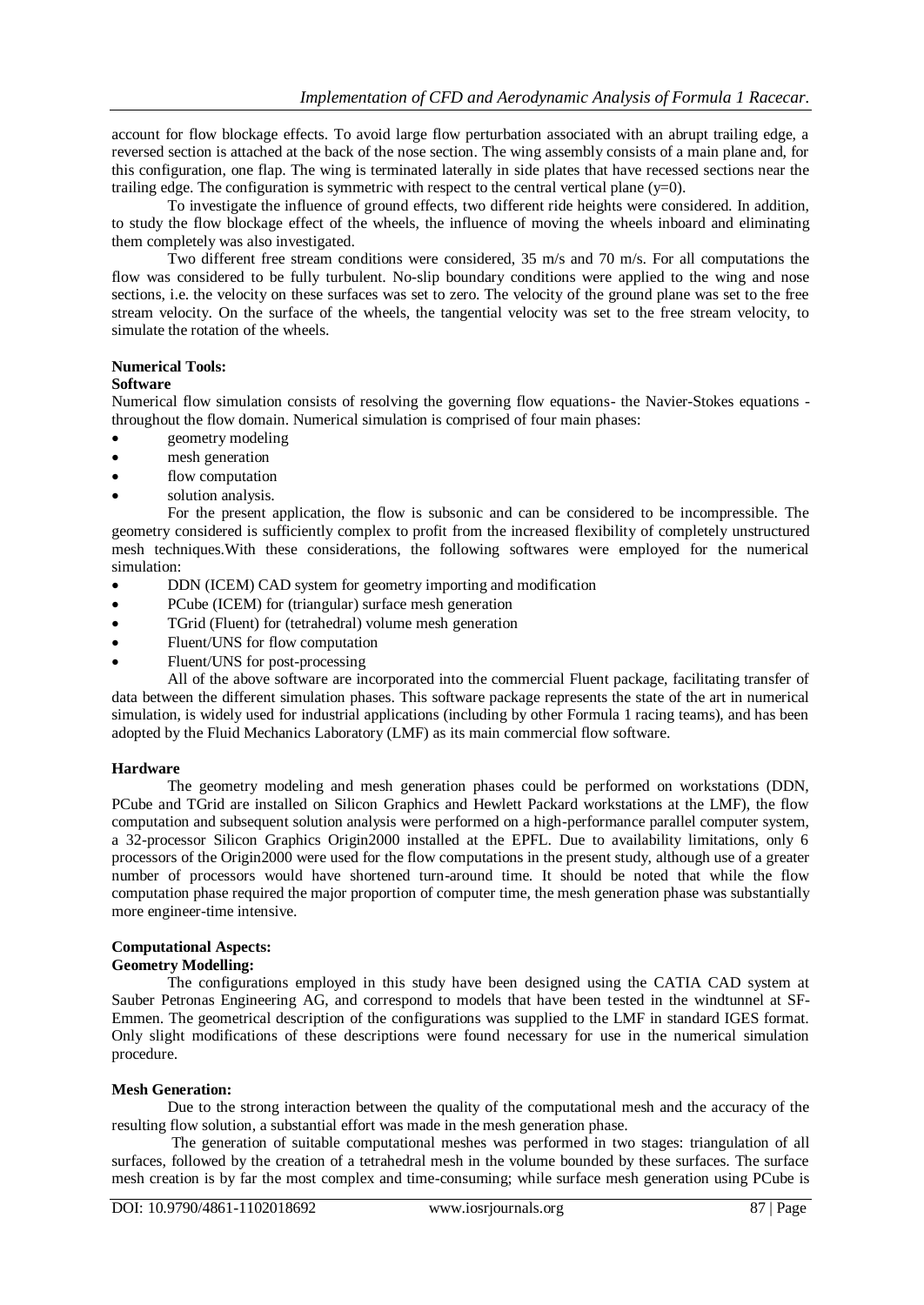very flexible, it is also very user-intensive. Creation of the 3D volume meshes for the present study was performed with TGrid, which uses a robust, fast and highly automated Delaunay method that requires little time or effort.

 To aid in the surface mesh generation, the geometry is divided into separate parts (e.g. wing main plane, flap, side plate, body, wheels, ground plane, etc.) and the individual surfaces meshed separately. These are then assembled to form the complete surface mesh for the computational domain. This has the advantage that, modifications to the geometry (e.g. changes in the wing, ride height and wheel positions) can be accommodated without a major investment of effort.

 The computational domain for the present application was chosen to be a box of sufficiently large extent such that the position of the external freestream boundaries has essentially no influence on the computed flow. Surface mesh cells were concentrated in regions considered to be of most importance, e.g. on the wing. Surfaces of lesser interest, e.g. the wheels, have been allocated less mesh cells, leading to a lower accuracy in the flow solution in neighbouring regions. A global view of the resulting surface mesh is shown in Fig.2. After the generation of the volume mesh, a computational mesh with a total of 1,144,000 cells and 260,000 nodes was obtained for this configuration (although over 1.5 million mesh cells have been employed for other configurations).

#### **Flow Computation:**

 The governing flow equations were resolved using Fluent/UNS. This flow solver uses a cell-centered finite volume discretization on an unstructured mesh, with a SIMPLE algorithm to couple the pressure and velocity fields. To obtain maximum



*Figure 1. Front end configuration*



*Figure 2. Surface mesh on half of the front-end configuration*

numerical accuracy, the second-order upwind scheme was applied for the convection terms, with the diffusion terms discretized using a central difference approximation. The discretized equations were resolved using a Gauss-Seidel method coupled with a multigrid acceleration technique. For parallel computation on the Silicon Graphics Origin2000, the computational mesh was partitioned using the coordinate bisection method into submeshes, and the resolution of the flow equations on each sub-mesh computed on a different processor. Both the mesh partitioning and parallel computation was handled by Fluent/UNS in a transparent manner.

 For all the computations performed, it was assumed that the flow was steady; thus an iterative procedure is performed until convergence to a steady state solution is hopefully achieved. Both the residuals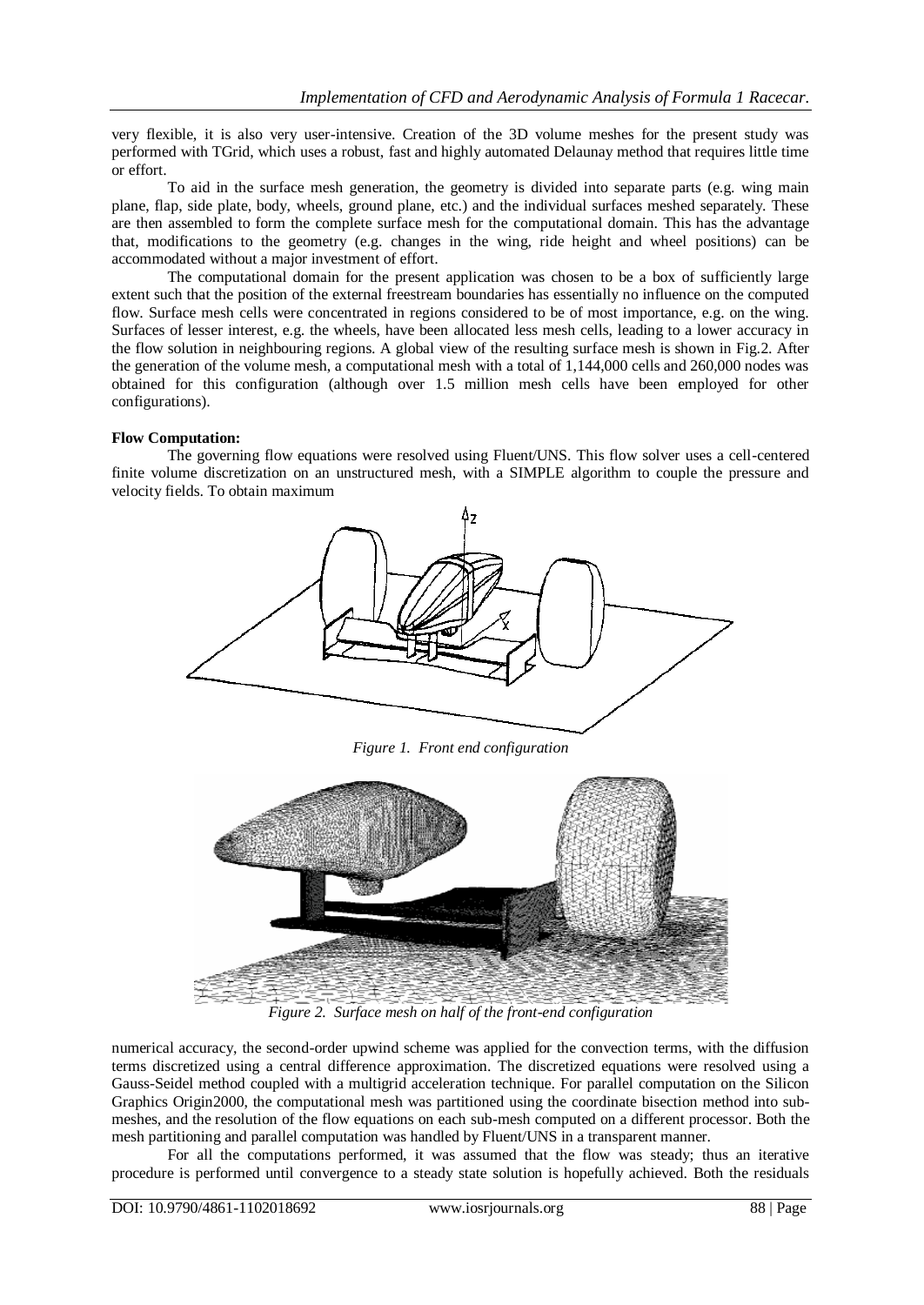(that measure how well each of the flow equations are satisfied) and the lift and drag on the wing surfaces were monitored during the iteration procedure. While convergence of the residual values was not observed, the lift and drag coefficients converged to at least three significant figures. These results indicate that the computed flow solution contains local regions of unsteady flow. A closer examination of the flow solution indicated that these regions were associated with the large separated region behind the wheels. Since the present study does not aim to simulate accurately the flow behind the wheels (indeed there are insufficient mesh cells to do so), the observed convergence behaviour is considered to be acceptable.

#### **Flow Results:**

 Numerical flow simulations produce a wealth of data, which can be represented in a number of different manners. Only a selection of these representations are presented here. They can be divided into two classes: *local flow fields* that provide specific insights into the behaviour of the flow, and *global forces* that indicate the overall aerodynamic properties.

#### **Local Flowfields:**

 A perspective view of the contours of static pressure computed on the surfaces of the front-end section of the Formula 1 racing car is shown in Fig.3



*Figure 3: Perspective view of the computed surface pressure on the front-end configuration (red: high pressure; blue: low pressure)*



*Figure 4. Plan view of the computed streamlines around the front-end configuration* 

These views show localized regions of high pressure at the leading edges of the nose, wing, pylons and wheels. Pressure depression is computed, as expected, on the lower surface of the wings and side and rear surfaces of the wheels.

 For steady flows, streamlines trace the paths taken by fluid elements; they can thus provide insights into the flow behaviour, such as the influence of various geometry parts on the flow and the presence of vortices. Fig. 4. represents the computed streamlines emitted from a rake placed horizontally upstream of the front wing perpendicular to the flow.

 Figure 4. also shows that the streamlines pass essentially undeflected laterally around and downstream of the wing, although the wheels provide a major disturbance to the flow. The trailing vortices that are generated at the side plates are not clearly apparent due to the close proximity of the wheels, resulting in a complex large-scale vortex system observed in the flow region downstream of the wing. Directly under the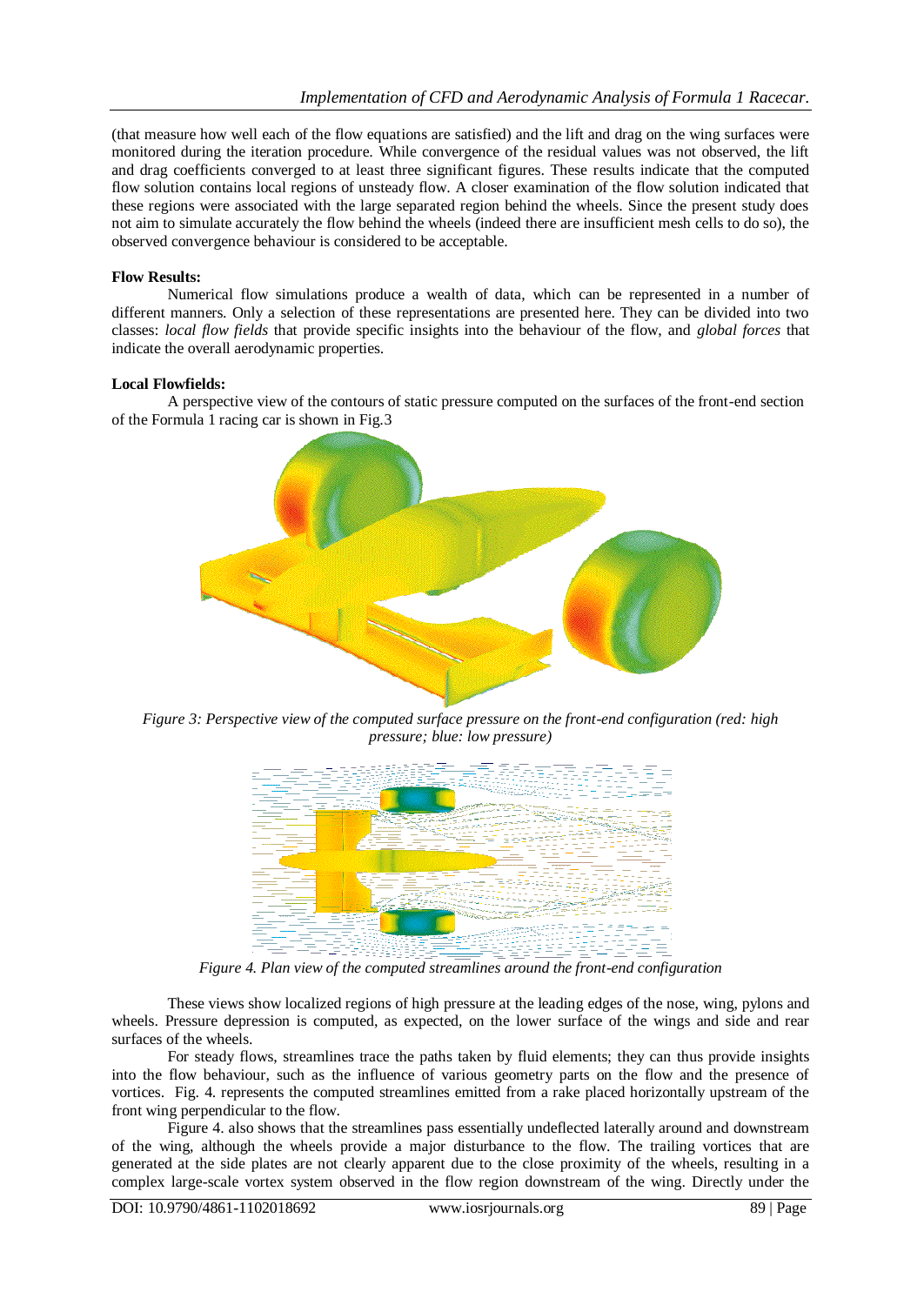body, only a slight lateral displacement of the streamlines is observed. Finally, locating the wheels inboard was found not to result in major global modifications of the flow fields, as discerned from the streamline plots. Nevertheless, when the wheels are almost centrally located behind the side plates, they appear to cause an increased damping of the wing trailing vortices.

### **Global Forces:**

 The aerodynamic forces exerted on the surface of each part of the geometry are available directly from Fluent/UNS. In the present paper, the aerodynamic forces exerted on the wing/body geometry (comprised of the wing elements, side plates, pylons and body) are considered. From the computed forces and corresponding moments, the centre of pressure of the wing/body geometry can be determined; the centre of pressure can be defined as the point in space (not necessarily on the geometry) about which the total aerodynamic moments are zero.

Fig. 5 shows the computed downforce  $(F_z)$  and drag  $(F_x)$  exerted on the wing/body geometry for two different road heights. Also shown in this figure are the corresponding values determined experimentally from wind tunnel tests. As may



*Figure5. Comparison of computed and measured values of the downforce (top) and drag (bottom) exerted on the wing/body geometry as a function of road height*



#### road height

*Figure6. Comparison of computed and measured values of the streamwise component of the centre of pressure as a function of road height*

be expected, the downforce is greater for the smaller ride height, due to the increased influence of the wellknown *ground effect*. The dependence of the drag on the road height is observed to be significantly smaller. A quantitative difference can be observed between the measured downforce values and those predicted by the numerical simulations.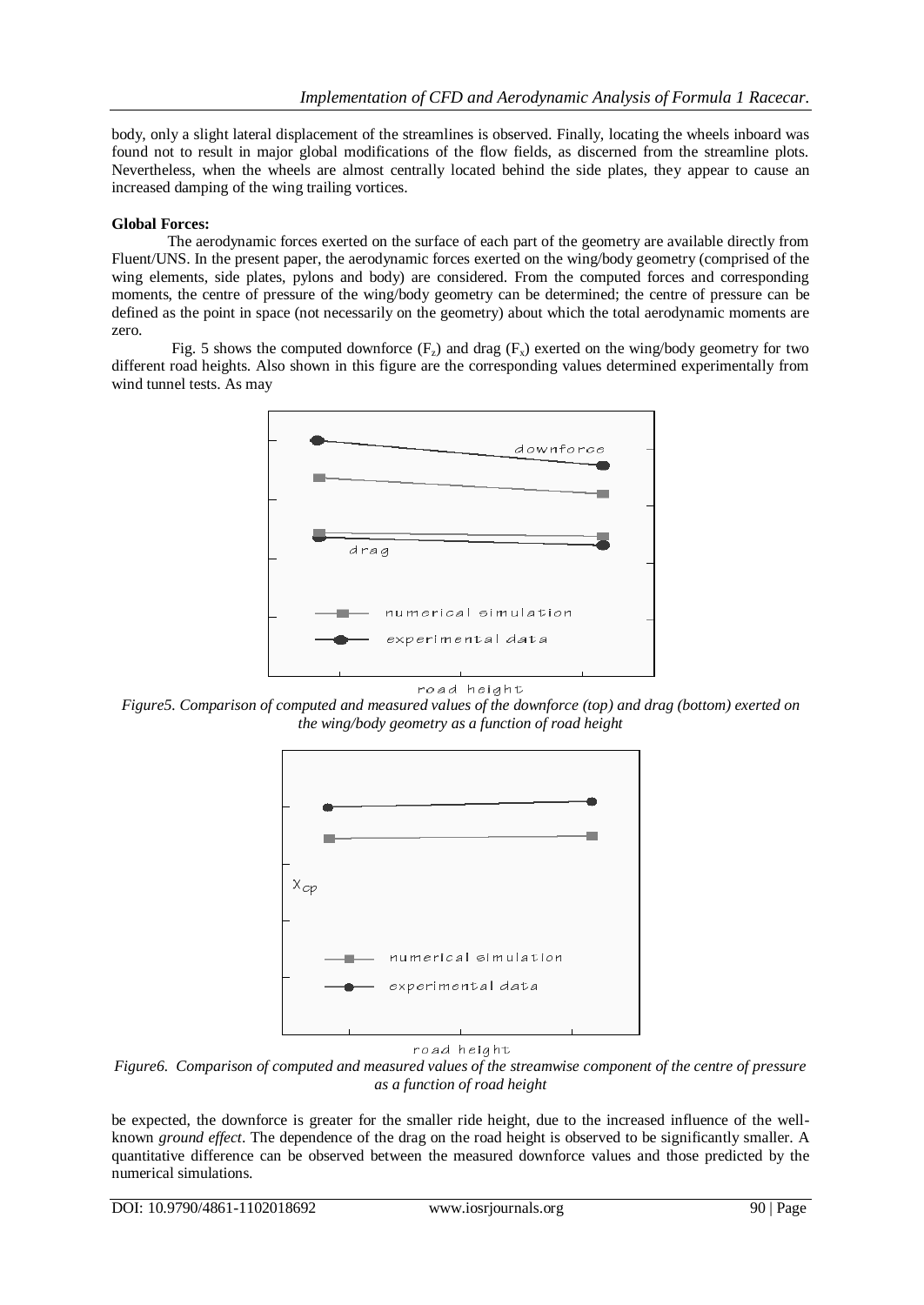The dependence of both the downforce and the drag on road height are correctly predicted. This is important, since it is the dependencies rather than the absolute values that are important for design optimization.

 Numerical simulations performed for the configuration considered in this paper show that the lift and drag coefficients (i.e. the downforce and drag normalized to the square of the freestream velocity) exhibit only a slight dependence on the freestream velocity. This observation, which indicates that viscous behavior is similar at the two flow velocities considered, is corroborated by the windtunnel measurements.

 Fig. 6 shows the computed and measured values of the streamwise component of the centre of pressure of the wing/body geometry for two different road heights. The centre of pressure is seen to shift slightly backward as the ride height is increased.

 Finally, the wheels are observed to have a significant influence on both the lift and drag exerted on the rest of the geometry. The values of the downforce on the wing/body geometry presented in Fig. 14 shows that the downforce decreases when the wheels are moved inboard, due to the increased blockage of the flow induced by the wheels. Fig. 6 also shows that the downforce increases, as expected, if the wheels are completely removed. The dependence of the downforce with the change in wheel position is observed to be well predicted by the numerical simulations. However, the change in the downforce on removal of the wheels is computed to be significantly higher than measured. This latter observation may be associated with the fact that the numerical simulation of the flow around the wheels lacks accuracy due to an insufficient local density of mesh cells.



wheel position

*Figure 7. Comparison of computed and measured values of the downforce as a function of wheel position.*

#### **II. Conclusion:**

CFD is a new **"third dimension" in fluid dynamics**, equally sharing the stage with the other dimensions of pure theory and pure experiments. i.e. CFD **enables the user to get a 3-dimensional virtual reality not only visually but supported by computations** which otherwise would be **very complex to solve**. It has reduced research time to nearly about one-fourth of previous time. Also it allow to study the various aspects of very complex and huge applications like aero plane, rocket, submarine etc on computer without physically testing them in wind tunnel (which is impossible). Hence it **save millions of rupees** in design aspect and also **increases the performance** of the various fluid related appliances. In future, with more efficient and developed computer technology CFD will become the basic necessity of industries.

#### **References:**

- [1]. Craft T.J. et al. *Int. J. Heat Mass Transfer.* 1993. **36**. 2685–2697p.
- [2]. Merci B. et al. *Int. J. Numer. Methods Heat Fluid Flow.* 2003. **13**. 110–132p.
- [3]. Papageorgakis G.C. et al.*Numer. Heat Transfer*. 1999. 35. 1–22p.
- Hosseinalipour S.M. et al.*Numer. Heat Transfer Part A.* 1995. 28. 647-666p.
- [5]. Mujumdar A.S. et al. *Appl. Therm. Eng.* 2005. 25. 31–44p.
- [6]. Gibson M.M. et al. *Int. J. Heat Fluid Flow.* 1997. 18. 80–87p.
- [7]. Wilcox D.C. *DCW Industries.* 2002.